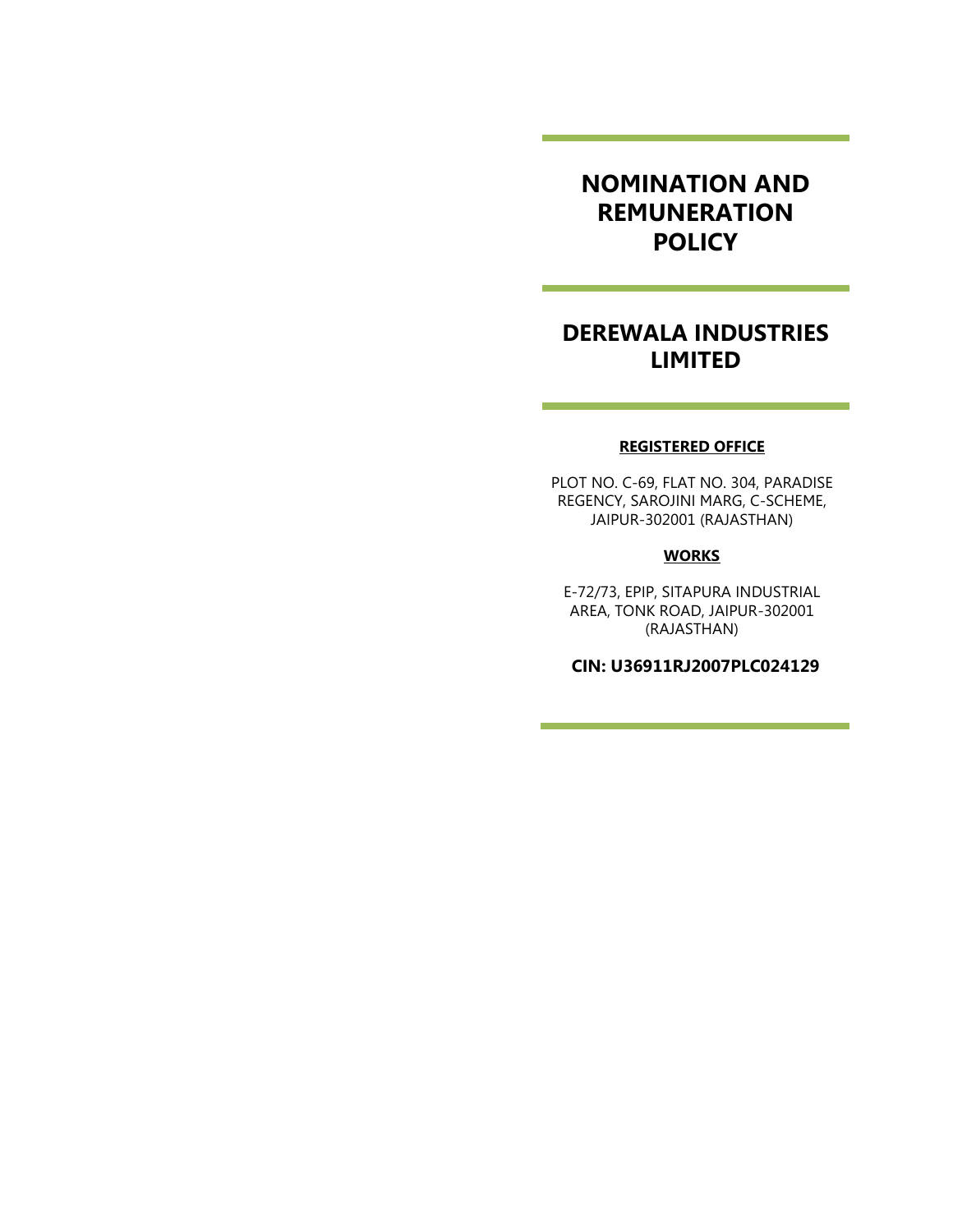# 1. INTRODUCTION

Pursuant to section 178 of the Companies Act, 2013, every listed company and all other public limited companies having (i) a paid up capital of Rs. 10 Cr. or more;  $OR$  (ii) turnover of Rs. 100 Cr. or more;  $OR$  (iii) in aggregate, outstanding loans or borrowings or debentures or deposits exceeding Rs. 50 Cr. or more., shall require to constitute Nomination and Remuneration Committee and this Nomination and Remuneration Committee shall formulate the criteria for determining qualifications, positive attributes and independence of a director and recommend to the Board a policy, relating to the remuneration for the directors, key managerial personnel and other employees.

In terms of Section 178 of the Companies Act, 2013 this policy on nomination and remuneration of Directors, Key Managerial Personnel (KMP), Senior Management and other employees of the Company has been formulated by the Nomination and Remuneration Committee of the Company and approved by the Board of Directors at its meeting held on  $30<sup>th</sup>$  March, 2015. This policy shall act as a quideline for determining, inter-alia, qualifications, positive attributes and independence of a Director, matters relating to the appointment, remuneration, removal and evaluation of performance of the Directors, Key Managerial Personnel & Senior Management.

### 2. OBJECTIVE

The primary objective of the Policy is to provide a framework and set standards for the nomination, remuneration and evaluation of the Directors, Key Managerial Personnel and officials comprising the senior management. The Company aims to achieve a balance of merit, experience and skills amongst its Directors, Key Managerial Personnel and Senior Management.

The objective of the policy is to ensure that

- To guide the Board in relation to appointment and removal of Directors, Key Managerial Personnel and Senior Management;
- To give recommendation to the Board on remuneration payable to the Directors, Key Managerial Personnel and Senior Management;
- The level and composition of remuneration is reasonable and sufficient to attract, retain and motivate directors of the quality required to run the company successfully;
- Relationship of remuneration to performance is clear and meets appropriate performance benchmarks;
- Remuneration to directors, key managerial personnel and senior management involves a balance between fixed and incentive pay reflecting short and long-term performance objectives appropriate to the working of the company and its goals and
- To evaluate the performance of the members of the Board and provide necessary report to the Board for further evaluation.

### 3. DEFINITIONS

'Act' means Companies Act, 2013 and rules framed thereunder including any modification and reenactment.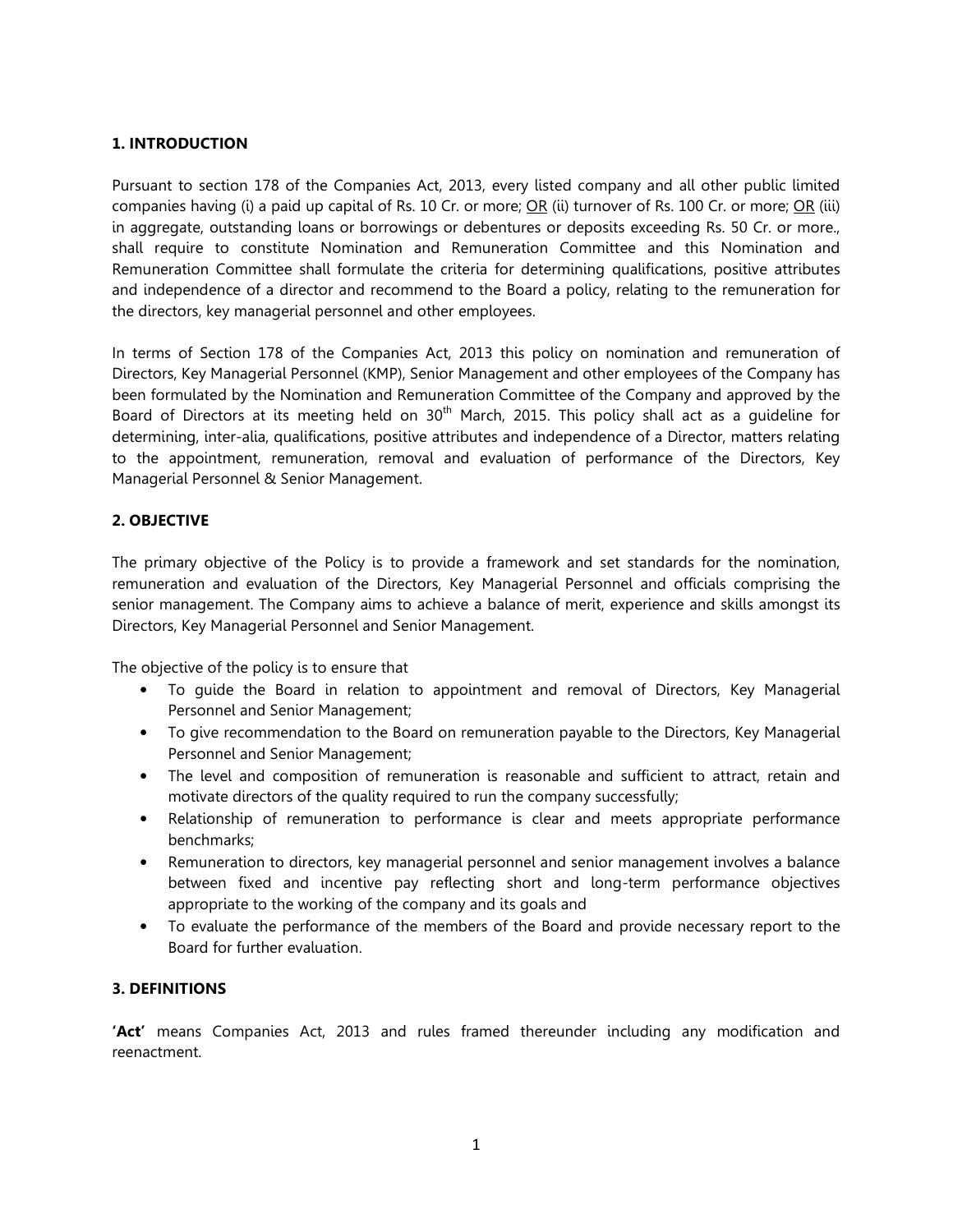"Board" means Board of Directors of the Company.

**'Committee'** means Nomination and Remuneration Committee of the Company as constituted or reconstituted or renamed by the Board.

"Company" means Derewala Industries Limited (DIL).

"Independent Director" means a Director of the Company, not being in whole time employment and who is neither a promoter nor belongs to the promoter group of the Company and who satisfies the criteria for independence as prescribed under Section 149 of the Companies Act, 2013 and rules framed thereunder.

"Key Managerial Personnel or KMP" means Key managerial personnel as defined under the Companies Act, 2013 and includes:

- i. Managing Director or Executive Director or Chief Executive Officer or Manager
- ii. Whole-time Director;
- iii. Company Secretary;
- iv. Chief Financial Officer and
- v. such other officer as may be prescribed.

"Policy" means Nomination and Remuneration Policy.

"Senior Management" means personnel of the Company who are members of its core management team excluding the Board of Directors.

#### 4. ROLE/FUNCTIONS OF COMMITTEE:

The Nomination and Remuneration Committee shall, inter-alia, perform the following functions:

i. Identify persons who are qualified to become Directors and who may be appointed in senior management in accordance with the criteria laid down, recommend to the Board, their appointment and removal.

ii. To recommend to the Board a policy including following:

- a) Determining qualifications, positive attributes and independence of a director;
- b) Remuneration for the Directors, Key Managerial Personnel and Senior Management;
- c) The level & composition of Remuneration is reasonable and sufficient to attract, retain and motivate directors of the quality required to run the company successfully;
- d) Relationship of remuneration to performance is clear and meets appropriate performance benchmarks;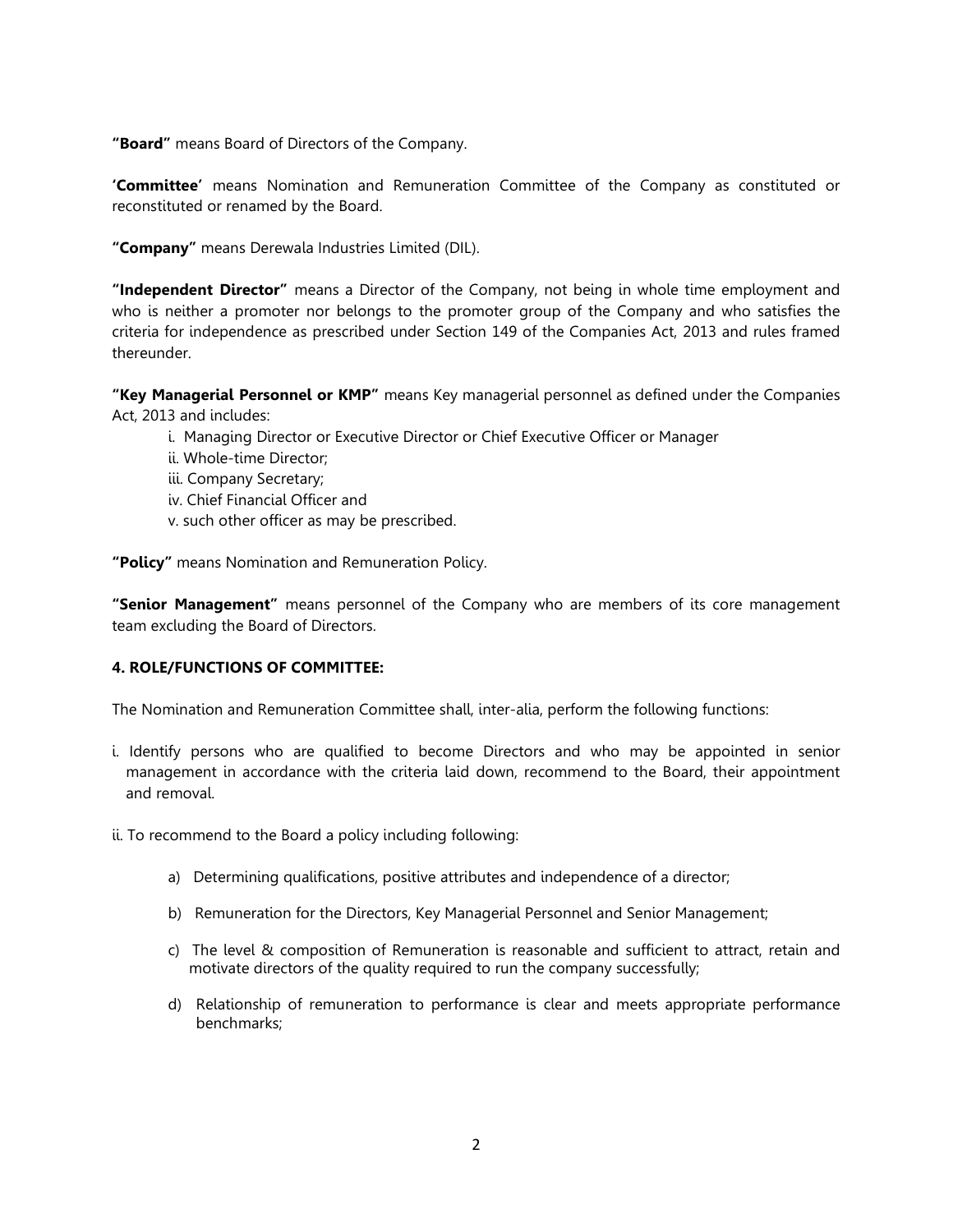- e) Remuneration to directors, key managerial personnel and senior management involves a balance between fixed and incentive pay reflecting short and long-term performance objectives appropriate to the working of the company and its goals;
- f) Performance evaluation of Independent Directors and the Board;
- g) Board diversity;
- h) Succession planning for replacing Key Executives and overseeing;
- i) To carry out any other function as is mandated by the Board from time to time and/or enforced by any statutory notification, amendment or modification, as may be applicable;
- j) To perform such other functions as may be necessary or appropriate for the performance of its duties.

The Chairperson of the Nomination and Remuneration Committee or, in his absence, any other member of the committee authorized by the Chairperson in this behalf shall attend the general meetings of the company.

Provided that Nomination and Remuneration Committee may set up mechanism to carry out its functions and is further authorized to delegate any / all of its powers to any of the Directors and / or officers of the Company, as deemed necessary for proper and expeditious execution.

### 5. MEMBERSHIP

- i. The Committee shall consist of a minimum 3 non-executive directors, majority of them being independent.
- ii. The quorum shall be either two members or one third of the members of the Committee, whichever is higher.
- iii. Membership of the Committee shall be disclosed in the Annual Report.
- iv. Term of the Committee shall be continued unless terminated by the Board of Directors.

### 6. CHAIRPERSON

- i. The Chairperson of the Committee shall be an Independent Director.
- ii. The Chairperson of the Company may be appointed as a member of the Committee but shall not be a Chairperson of the Committee.
- iii. In the absence of the Chairperson, the members of the Committee present at the meeting shall choose one amongst them to act as Chairperson.

### 7. FREQUENCY OF MEETING

The meeting of the Committee shall be held at such regular intervals as may be required.

### 8. SECRETARY

The Company Secretary of the Company shall act as Secretary of the Committee.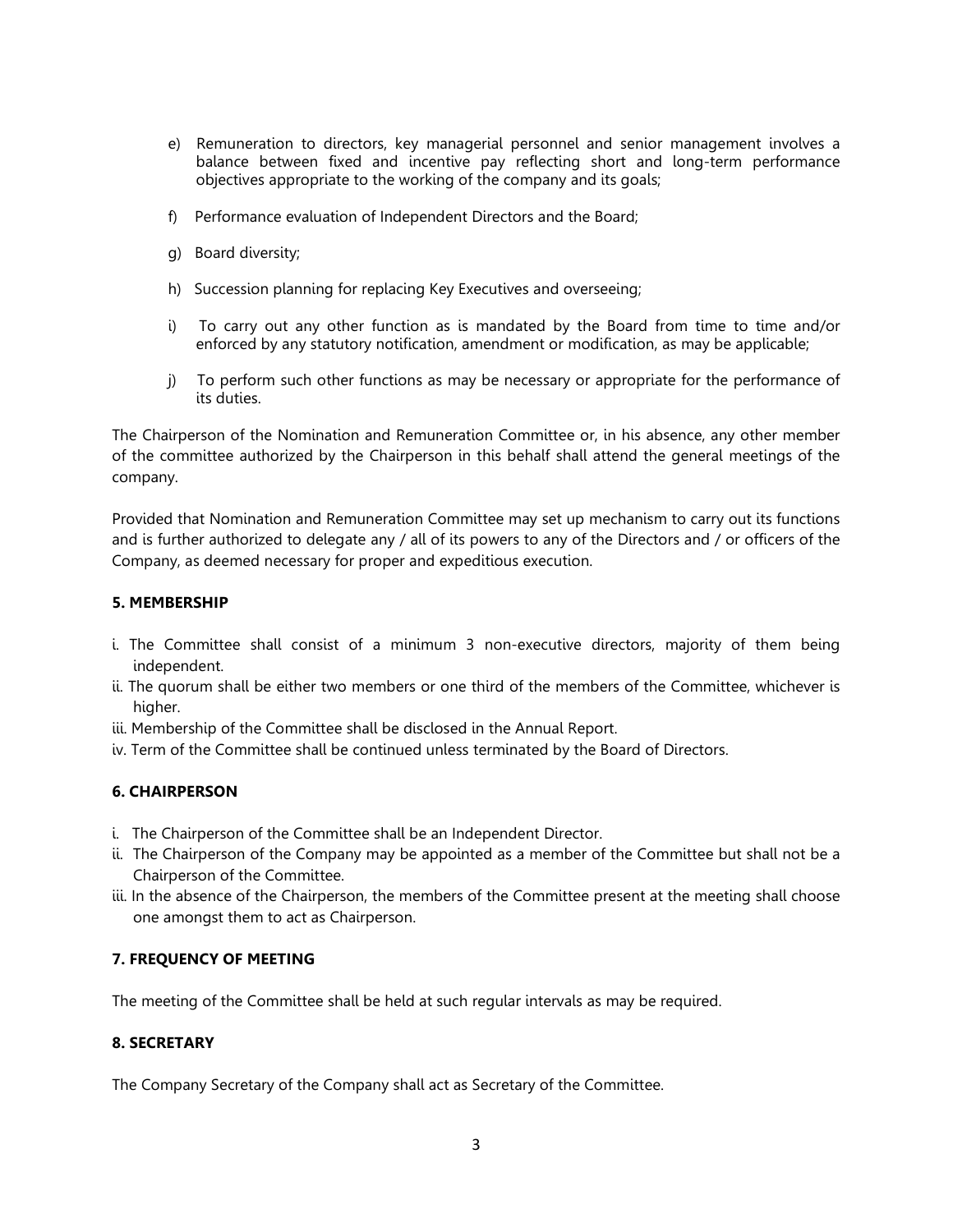### 9. MINUTES OF COMMITTEE MEETING

Proceedings of all meetings shall be recorded as minutes and signed by the Chairperson of the Committee at the subsequent meeting. Minutes of the Committee meetings will be tabled at the subsequent Board and Committee meetings.

# 10. POLICY FOR APPOINTMENT AND REMOVAL OF DIRECTOR, KMP AND SENIOR MANAGEMENT

### (i) Appointment criteria and qualifications

a) The Committee shall identify and ascertain the integrity, qualification, expertise and experience of the person for appointment as Director, KMP or at Senior Management level and recommend to the Board his / her appointment.

b) A person should possess adequate qualification, expertise and experience for the position he/she is considered for appointment. The Committee has discretion to decide whether qualification, expertise and experience possessed by a person are sufficient / satisfactory for the concerned position.

c) The Committee may devise a policy on Board diversity after reviewing the structure, size and composition (including the skills, knowledge and experience) of the Board which will facilitate the Committee to recommend on any proposed changes to the Board to complement the Company's corporate strategy.

### (ii) Removal

Due to reasons for any disqualification mentioned in the Act or under any other applicable Act, rules and regulations thereunder, the Committee may recommend, to the Board with reasons recorded in writing, removal of a Director, KMP or Senior Management Personnel subject to the provisions and compliance of the said Act, rules and regulations.

### (iii) Retirement

The Director, KMP and Senior Management Personnel shall retire as per the applicable provisions of the Act and the prevailing policy of the Company. The Board will have the discretion to retain the Director, KMP, Senior Management Personnel in the same position/ remuneration or otherwise even after attaining the retirement age, for the benefit of the Company.

### (iv) Letter of appointment

Each Director/KMP/Senior Management Personnel is required to sign the letter of appointment with the Company containing the terms of appointment and the role assigned in the Company.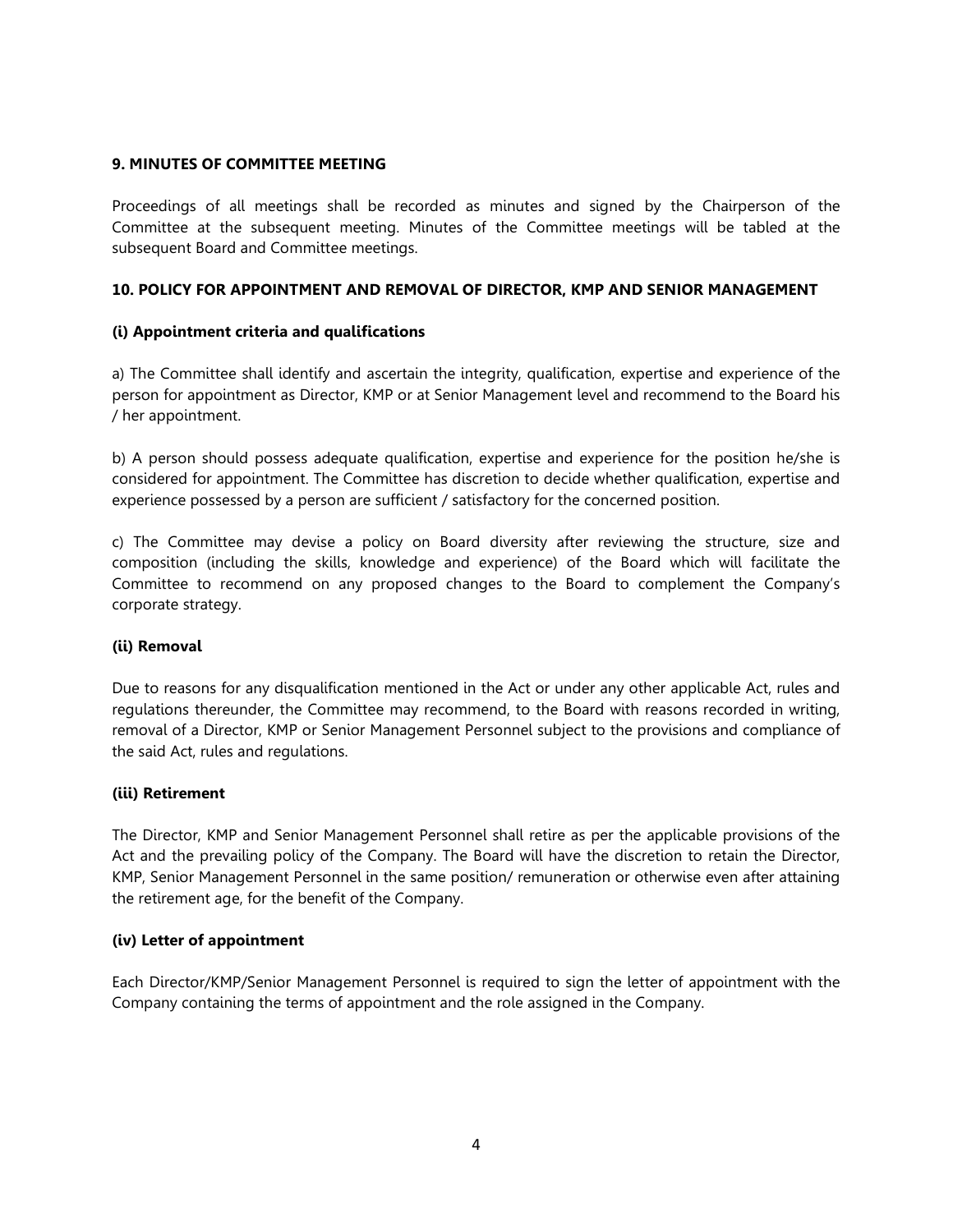# 11. POLICY RELATING TO THE REMUNERATION FOR THE WHOLE-TIME DIRECTOR, KMP AND SENIOR MANAGEMENT PERSONNEL

The guiding principle is that the level and composition of remuneration shall be reasonable and sufficient to attract, retain and motivate Directors, Key Management Personnel and other senior officials.

The Directors, Key Management Personnel and other senior official's salary shall be based & determined on the individual person's responsibilities and performance and in accordance with the limits as prescribed statutorily, if any.

The Nominations and Remuneration Committee determines individual remuneration packages for Directors, KMPs and Senior Officials of the Company taking into account factors it deems relevant, including but not limited to market, business performance and practices in comparable companies, having due regard to financial and commercial health of the Company as well as prevailing laws and government/other guidelines. The Committee consults with the Chairman of the Board as it deems appropriate. Remuneration of the Chairman is recommended by the Committee to the Board of the Company

### (i) General:

a) The remuneration / compensation / commission etc. shall be subject to the prior/post approval of the shareholders of the Company and Central Government, wherever required.

b) The remuneration and commission to be paid to the Managing Director/Whole-time Director/Manager shall be in accordance with the percentage / slabs / conditions laid down in the provisions of the Act.

c) Term / Tenure of the Directors shall be as per company's policy and subject to the provisions of the Act.

# (ii) Remuneration to Whole-time / Executive / Managing Director, KMP and Senior Management Personnel:

#### a) Fixed pay:

The Managing Director/Whole-time Director/ KMP and Senior Management Personnel shall be eligible for a monthly remuneration as may be approved by the Board. The breakup of the pay scale and quantum of perquisites including, employer's contribution to P.F, pension scheme, medical expenses, club fees etc. shall be decided and approved by the Board and approved by the shareholders and Central Government, wherever required.

#### b) Minimum Remuneration:

If, in any financial year, the Company has no profits or its profits are inadequate, the Company shall pay remuneration to its Managing Director, Whole-time Director in accordance with the provisions of Schedule V of the Act and if it is not able to comply with such provisions, with the previous approval of the Central Government.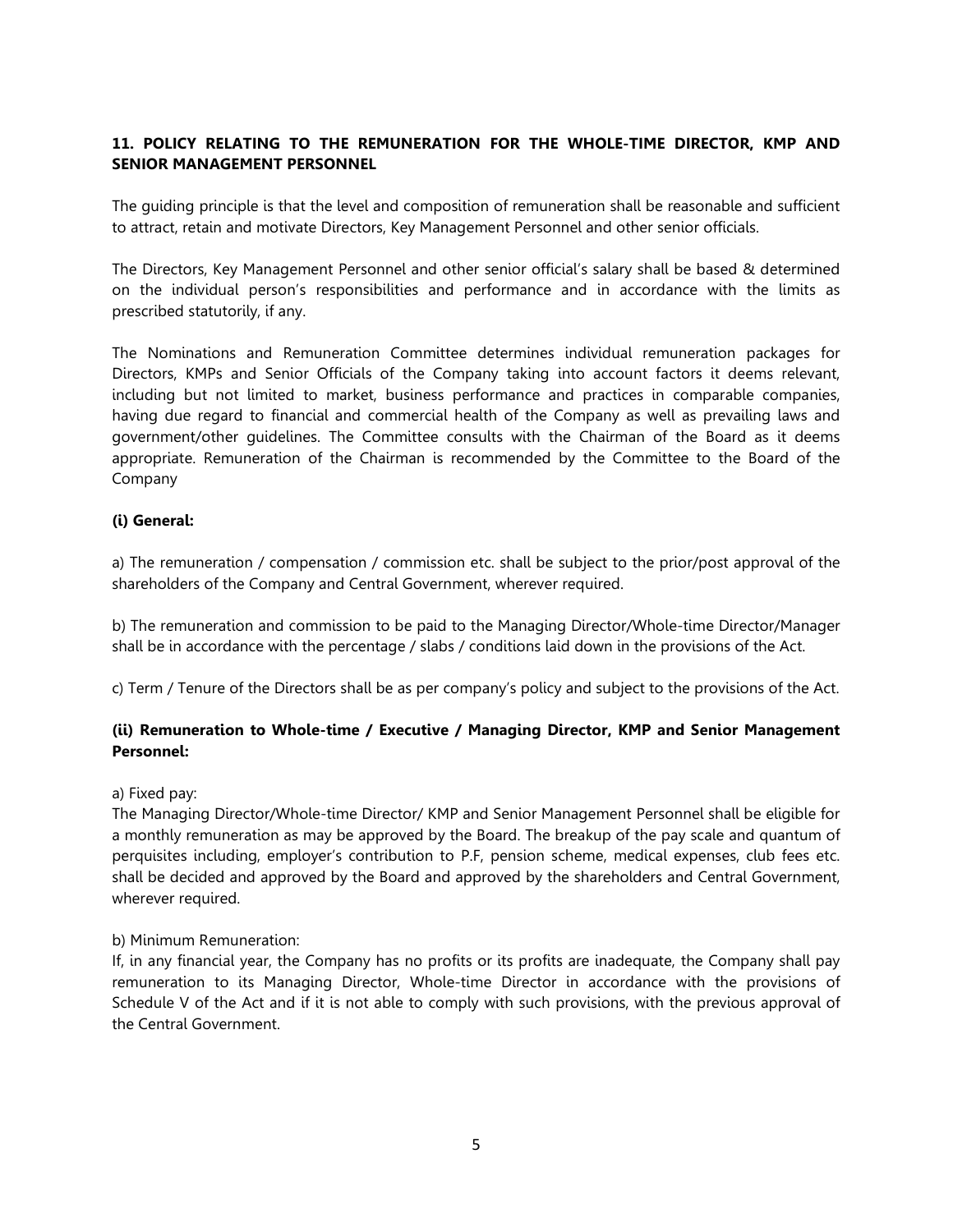c) Provisions for excess remuneration:

If any Whole-time Director draws or receives, directly or indirectly by way of remuneration any such sums in excess of the limits prescribed under the Act or without the prior sanction of the Central Government, where required, he / she shall refund such sums to the Company and until such sum is refunded, hold it in trust for the Company.

#### (iii) Remuneration to Non- Executive / Independent Director:

a) Remuneration / Commission:

The remuneration / commission shall be fixed as per the slabs and conditions mentioned in the Act.

b) Sitting Fees:

The Non- Executive / Independent Director may receive remuneration by way of fees for attending meetings of Board or Committee thereof.

Provided that the amount of such fees shall be decided by the Board and subject to the limit as provided in the Act.

c) Commission:

Commission may be paid within the monetary limit approved by shareholders, subject to the limit not exceeding 1% of the profits of the Company computed as per the applicable provisions of the Act.

# 12. EVALUATION/ ASSESSMENT OF DIRECTORS/ KMPS/ SENIOR MANAGEMENT PERSONNEL OF THE COMPANY

The evaluation/assessment of the Directors, KMPs and the Senior Management Personnel of the Company is to be conducted on an annual basis, as required, if any.

The following criteria may assist in determining how effective the performances of the Directors/KMPs/Senior officials have been:

- $\triangleright$  Leadership & stewardship abilities
- $\triangleright$  Contributing to clearly define corporate objectives & plans
- $\triangleright$  Communication of expectations & concerns clearly with subordinates
- $\triangleright$  Obtain adequate, relevant & timely information from external sources
- $\triangleright$  Review & approval achievement of strategic and operational plans, objectives, budgets
- $\triangleright$  Regular monitoring of corporate results against projections
- $\triangleright$  Identify, monitor & mitigate significant corporate risks
- Assess policies, structures & procedures
- ▶ Direct, monitor & evaluate KMPs, Senior Management Personnel
- $\triangleright$  Review management's succession plan
- $\triangleright$  Effective meetings
- $\triangleright$  Assuring appropriate board size, composition, independence, structure
- $\triangleright$  Clearly defining roles & monitoring activities of committees
- $\triangleright$  Review of corporation's ethical conduct